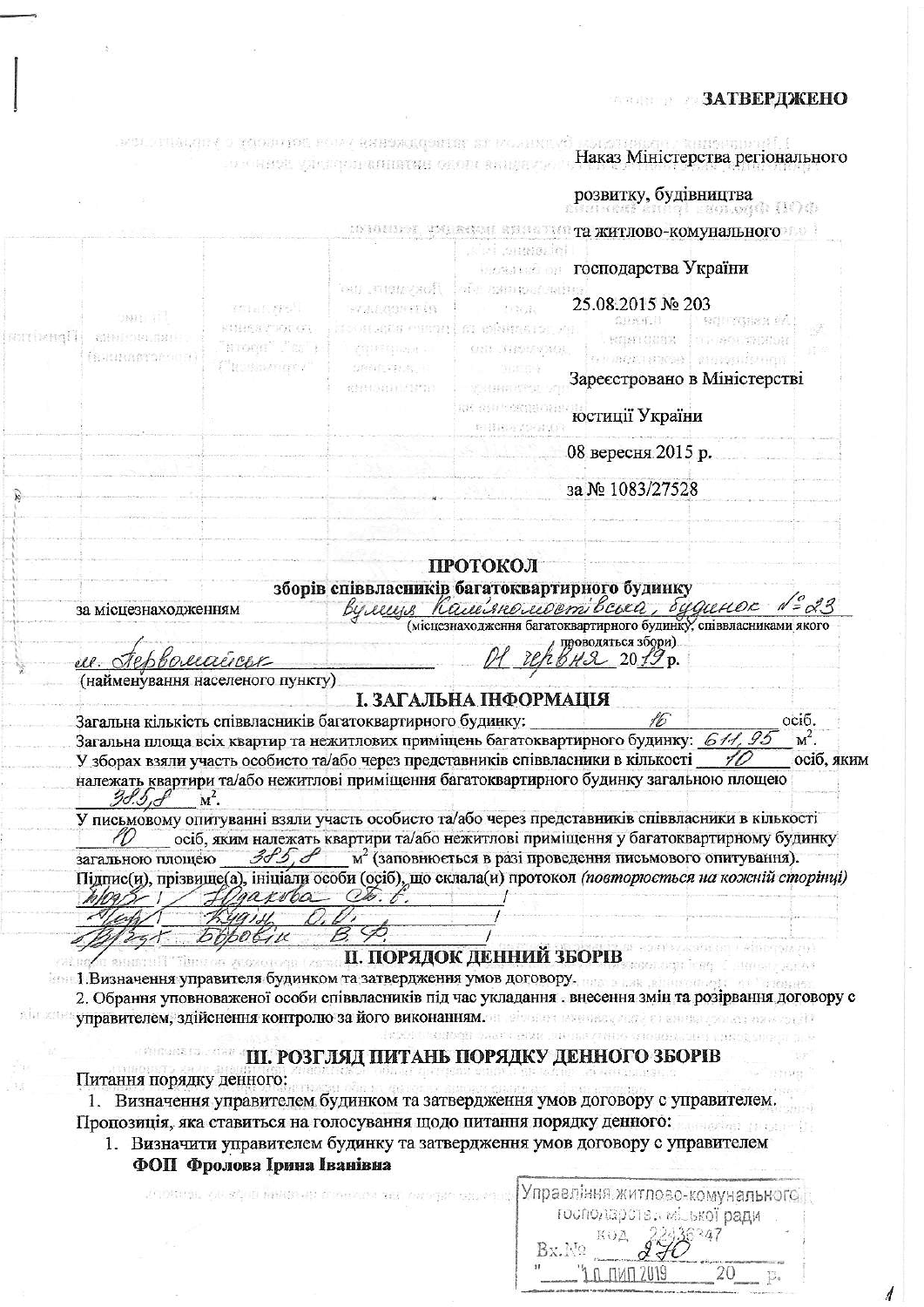Питання порядку денного:

 $\frac{1}{2}$ 

 $\frac{1}{2}$  ,  $\frac{1}{2}$  ,  $\frac{1}{2}$ 

1. Визначення управителем будинком та затвердження умов договору с управителем. Пропозиція, яка ставиться на голосування щодо питання порядку денного:

| повноваження на<br>голосування | SK RHHSKØHOH TOR<br>RIUSS (SOL)           |                                                                       |                                                                                                                                                                                                                                                                                                                                                                                                                                                                                                                                                                                                                                                                               |
|--------------------------------|-------------------------------------------|-----------------------------------------------------------------------|-------------------------------------------------------------------------------------------------------------------------------------------------------------------------------------------------------------------------------------------------------------------------------------------------------------------------------------------------------------------------------------------------------------------------------------------------------------------------------------------------------------------------------------------------------------------------------------------------------------------------------------------------------------------------------|
|                                |                                           |                                                                       |                                                                                                                                                                                                                                                                                                                                                                                                                                                                                                                                                                                                                                                                               |
|                                |                                           |                                                                       |                                                                                                                                                                                                                                                                                                                                                                                                                                                                                                                                                                                                                                                                               |
|                                |                                           |                                                                       |                                                                                                                                                                                                                                                                                                                                                                                                                                                                                                                                                                                                                                                                               |
|                                |                                           |                                                                       |                                                                                                                                                                                                                                                                                                                                                                                                                                                                                                                                                                                                                                                                               |
|                                |                                           |                                                                       |                                                                                                                                                                                                                                                                                                                                                                                                                                                                                                                                                                                                                                                                               |
|                                |                                           |                                                                       |                                                                                                                                                                                                                                                                                                                                                                                                                                                                                                                                                                                                                                                                               |
|                                |                                           |                                                                       |                                                                                                                                                                                                                                                                                                                                                                                                                                                                                                                                                                                                                                                                               |
|                                |                                           |                                                                       |                                                                                                                                                                                                                                                                                                                                                                                                                                                                                                                                                                                                                                                                               |
|                                |                                           |                                                                       |                                                                                                                                                                                                                                                                                                                                                                                                                                                                                                                                                                                                                                                                               |
|                                |                                           |                                                                       |                                                                                                                                                                                                                                                                                                                                                                                                                                                                                                                                                                                                                                                                               |
|                                |                                           |                                                                       |                                                                                                                                                                                                                                                                                                                                                                                                                                                                                                                                                                                                                                                                               |
|                                |                                           |                                                                       |                                                                                                                                                                                                                                                                                                                                                                                                                                                                                                                                                                                                                                                                               |
|                                |                                           |                                                                       |                                                                                                                                                                                                                                                                                                                                                                                                                                                                                                                                                                                                                                                                               |
|                                |                                           |                                                                       |                                                                                                                                                                                                                                                                                                                                                                                                                                                                                                                                                                                                                                                                               |
|                                |                                           |                                                                       |                                                                                                                                                                                                                                                                                                                                                                                                                                                                                                                                                                                                                                                                               |
|                                |                                           |                                                                       |                                                                                                                                                                                                                                                                                                                                                                                                                                                                                                                                                                                                                                                                               |
|                                |                                           |                                                                       |                                                                                                                                                                                                                                                                                                                                                                                                                                                                                                                                                                                                                                                                               |
|                                |                                           |                                                                       |                                                                                                                                                                                                                                                                                                                                                                                                                                                                                                                                                                                                                                                                               |
|                                |                                           |                                                                       |                                                                                                                                                                                                                                                                                                                                                                                                                                                                                                                                                                                                                                                                               |
|                                |                                           |                                                                       |                                                                                                                                                                                                                                                                                                                                                                                                                                                                                                                                                                                                                                                                               |
|                                |                                           |                                                                       |                                                                                                                                                                                                                                                                                                                                                                                                                                                                                                                                                                                                                                                                               |
|                                |                                           |                                                                       |                                                                                                                                                                                                                                                                                                                                                                                                                                                                                                                                                                                                                                                                               |
|                                |                                           |                                                                       |                                                                                                                                                                                                                                                                                                                                                                                                                                                                                                                                                                                                                                                                               |
|                                |                                           |                                                                       |                                                                                                                                                                                                                                                                                                                                                                                                                                                                                                                                                                                                                                                                               |
|                                |                                           |                                                                       |                                                                                                                                                                                                                                                                                                                                                                                                                                                                                                                                                                                                                                                                               |
|                                |                                           |                                                                       |                                                                                                                                                                                                                                                                                                                                                                                                                                                                                                                                                                                                                                                                               |
|                                | повторюються на початку кожної сторінки). | час проведення письмового опитування, якщо таке проводилося): 40 стал | (нумерація продовжується за кількістю квартир / нежитлових приміщень та їх співвласників, які беруть участь у<br>голосуванні. У разі продовження нумерації на наступній сторінці (сторінках) протоколу позиції "Питання порядку<br>денного" та "Пропозиція, яка ставиться на голосування щодо питання порядку денного", а також заголовок таблиці<br>Підсумки голосування (з урахуванням голосів, поданих на зборах співвласників, і голосів співвласників, отриманих під<br>3% big praise not<br>ня письмового опитування, якщо таке проводилося). <i>полощи буденной становить</i> 38,0<br>співвласників, загальна площа квартир та/або нежитлових приміщень яких становить |

Пи

Hangieo

тотоннод уждафон канастан